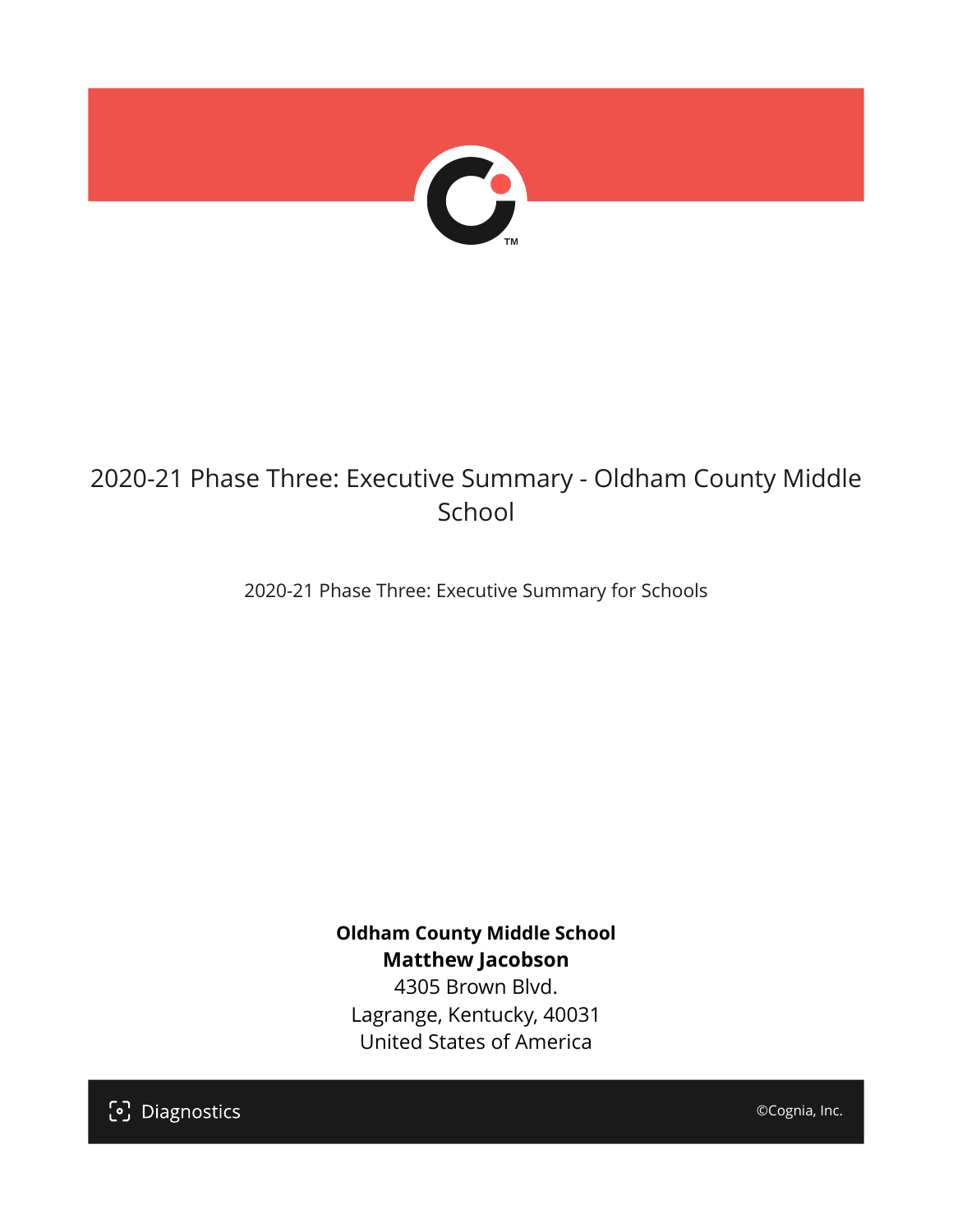2020-21 Phase Three: Executive Summary for Schools - 2020-21 Phase Three: Executive Summary - Oldham County Middle School - Generated on 01/12/2021 Oldham County Middle School

## **Table of Contents**

[3](#page-2-0)

[2020-21 Phase Three: Executive Summary for Schools](#page-2-0)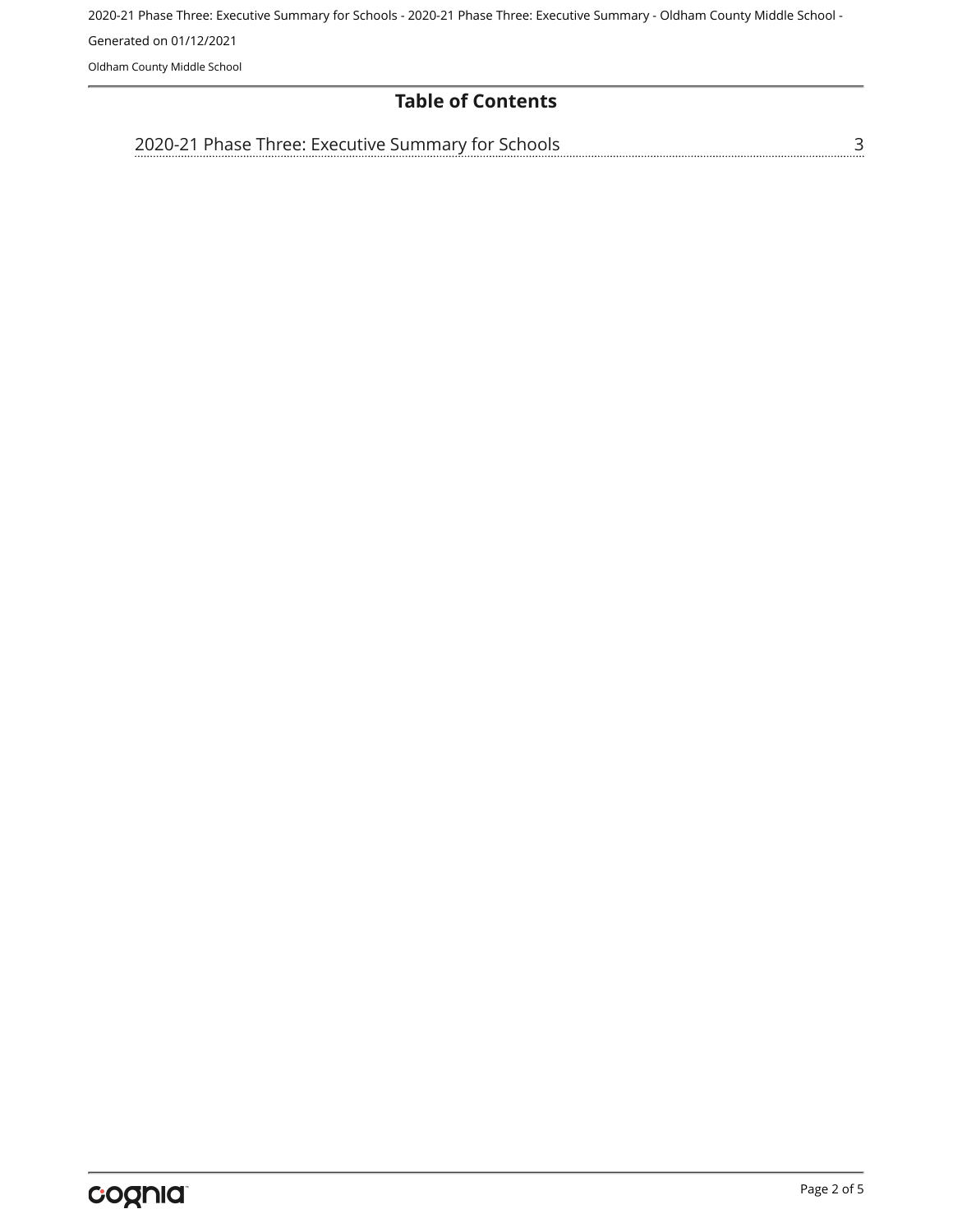2020-21 Phase Three: Executive Summary for Schools - 2020-21 Phase Three: Executive Summary - Oldham County Middle School - Generated on 01/12/2021 Oldham County Middle School

## <span id="page-2-0"></span>**2020-21 Phase Three: Executive Summary for Schools**

. Describe the school's size, community/communities, location, and changes it has experienced in the last three years. Include demographic information about the students, staff, and community at large. What unique features and challenges are associated with the community/communities the school serves?

Oldham County Middle School (OCMS) is the first and original middle school in the Oldham County School District (OCS). The OCS is a school district known state-wide for educational excellence. OCMS is home to approximately 785 students and 45 teachers. It is situated along Interstate 71, approximately 15 miles north of Louisville, Kentucky. The community surrounding OCMS is a diverse mix of families, some owning famous horse farms while other families are struggling with homelessness or living well below the poverty line. OCMS is the most diverse middle school in the district, including 8% Hispanic, 36% poverty and about 11% of students have disabilities. Oldham County has changed drastically over the last thirty years, once a primarily horse and agricultural farming community, many families have sought the semi-rural living and excellent education as reasons to move out of Jefferson County (Louisville) to Oldham County. Housing developments boomed in the 1990's and continue today as many new neighborhoods and developments are being created into the OCMS district. OCMS is led by three administrators; Mr. Jacobson, the Principal and two assistant principals, Jenn Crase and Randy Redecker. Each administrator partners with one of our three counselors and links with one grade level. The administrator and counselor pair will spend three years with the class of students as they go through OCMS. This system allows for consistency and support through strong relationships with the student and family. Along with three counselors, OCMS has several interventionists, an outstanding team of skilled teachers and classified staff to support learning and relationships.

. Provide the school's purpose statement and ancillary content such as mission, vision, values, and/or beliefs. Describe how the school embodies its purpose through its program offerings and expectations for students.

The mission of Oldham County Middle School is to "Ensure high levels of learning for ALL students in ALL classes at OCMS". The OCMS staff is committed to the following: Creating a positive, receptive and respectful school culture that encourages and believes in the success of every learner; determining essential standards in each content within our PLCs, action when identifying a problem, not just finding a problem; being a highly collaborative team that takes collective ownership of our students; providing instruction that is relevant, rigorous and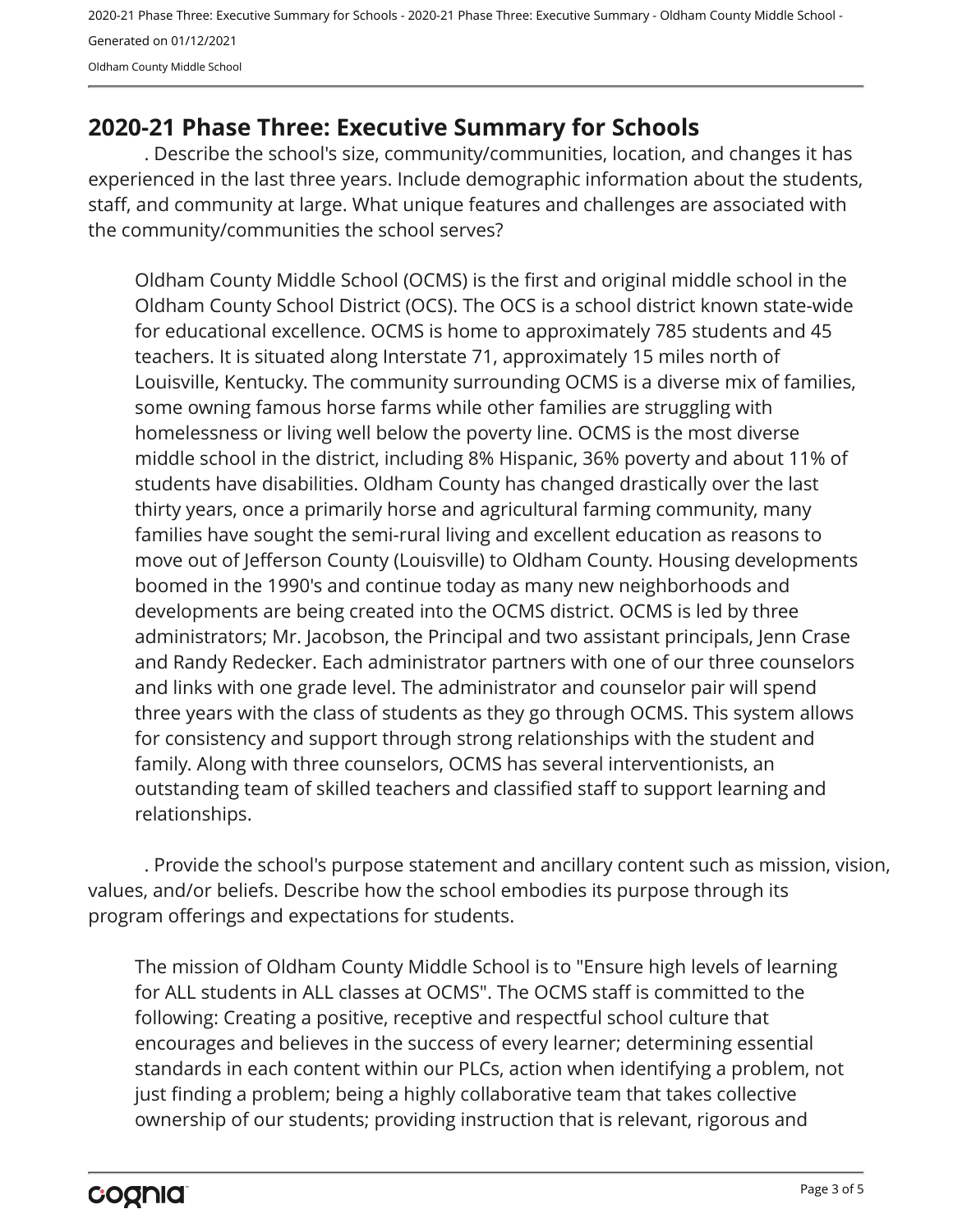2020-21 Phase Three: Executive Summary for Schools - 2020-21 Phase Three: Executive Summary - Oldham County Middle School - Generated on 01/12/2021

Oldham County Middle School

engaging for all students. Along with this mission and beliefs we are also guided by two principles that shape much of what we do. We teach and account for our students by student by standard. We hold a laser like focus on learning for students and approach the classroom looking for what is best for students. Secondly, relationships are paramount to OCMS. We strive to build positive relationships with the toughest of students, the most challenging families and use relationships as a means to inspire instructional changes needed to gain success.

. Describe the school's notable achievements and areas of improvement in the last three years. Additionally, describe areas for improvement that the school is striving to achieve in the next three years.

OCMS had a slight change of staff last year, bringing on a third counselor and adding a School-Wide Title 1 program. The staff has focused heavily on the culture of the school as well as a sense of connection for every middle school student as a House system was implemented. Every student was assigned to a family as a manner of feeling connected and to also receive social/emotional instruction.

. **CSI/TSI Schools (including ATSI) Only:** Describe the procedures used to create the school's improvement plan and briefly state the specific efforts to address the causes of low student performance and resource inequities.

N/A

. Provide any additional information you would like to share with the public and community that were not prompted in the previous sections.

OCMS is a place rich in history and opportunities. We have many opportunities for our students to become involved in the community through many clubs and organizational. Additionally, our PTSA and Booster club puts kids and their needs first when designing projectects and events. Our counselors offer wonderful supports to our student through individual counseling, group sessions, internet safety, anti-bullying, and self esteem programs. We offer a gifted coordinator as well to serve our high end of students.